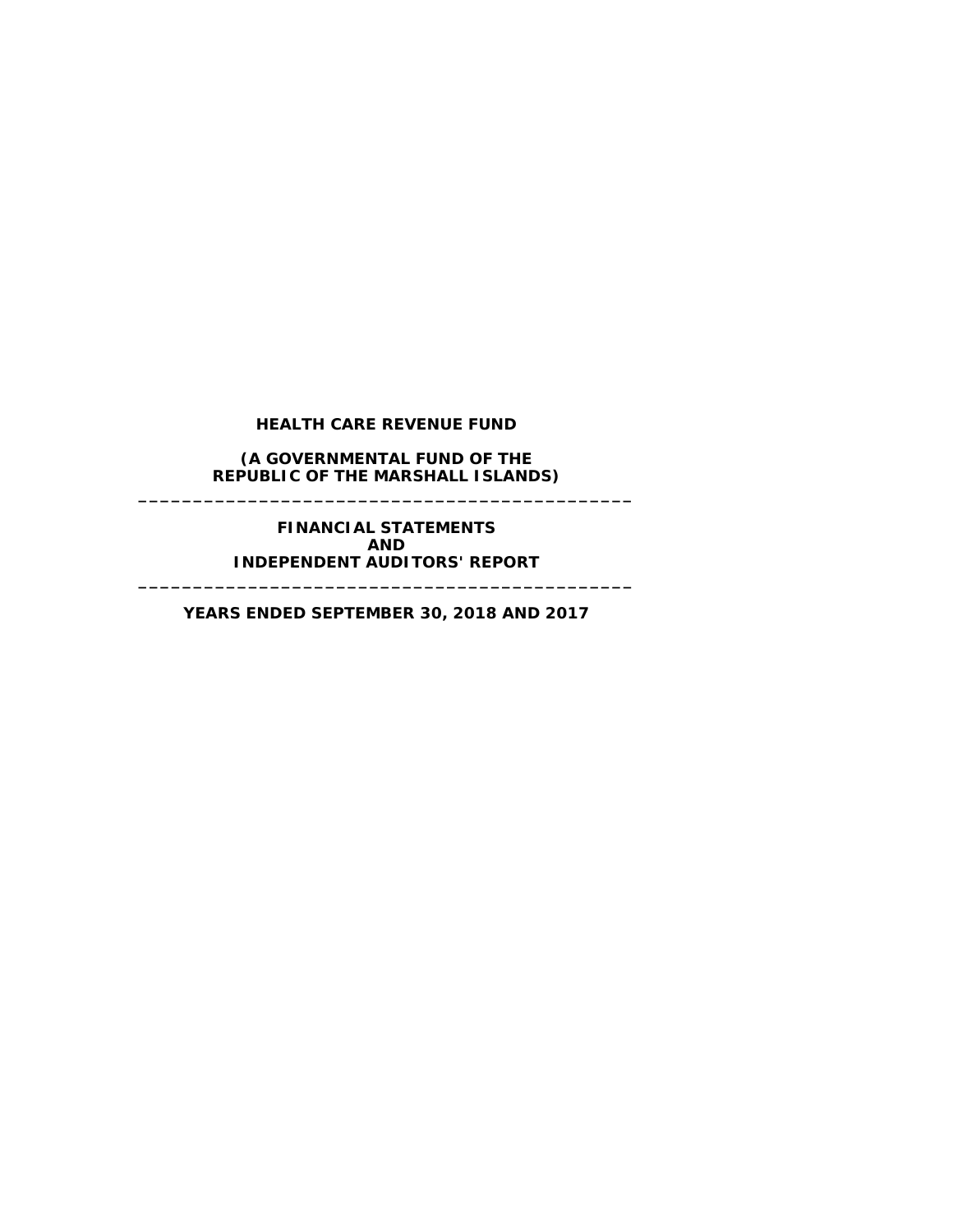# Years Ended September 30, 2018 and 2017 Table of Contents

|      |                                                                                                                                                                                            | <u>Page No.</u> |
|------|--------------------------------------------------------------------------------------------------------------------------------------------------------------------------------------------|-----------------|
| L.   | INDEPENDENT AUDITORS' REPORT                                                                                                                                                               |                 |
| П.   | <b>FINANCIAL STATEMENTS:</b>                                                                                                                                                               |                 |
|      | <b>Balance Sheets</b>                                                                                                                                                                      | 3               |
|      | Statements of Revenues, Expenditures and Changes in Fund Balance                                                                                                                           | 4               |
|      | Notes to Financial Statements                                                                                                                                                              | 5               |
| III. | INDEPENDENT AUDITORS' REPORT ON COMPLIANCE WITH<br>LAWS AND REGULATIONS                                                                                                                    |                 |
|      | Independent Auditors' Report on Internal Control Over Financial<br>Reporting and on Compliance and Other Matters Based on an<br>Audit of Financial Statements Performed in Accordance with |                 |
|      | Government Auditing Standards                                                                                                                                                              | 11              |
|      | Schedule of Findings and Responses                                                                                                                                                         | 13              |
|      | Unresolved Prior Year Findings                                                                                                                                                             | 19              |
|      |                                                                                                                                                                                            |                 |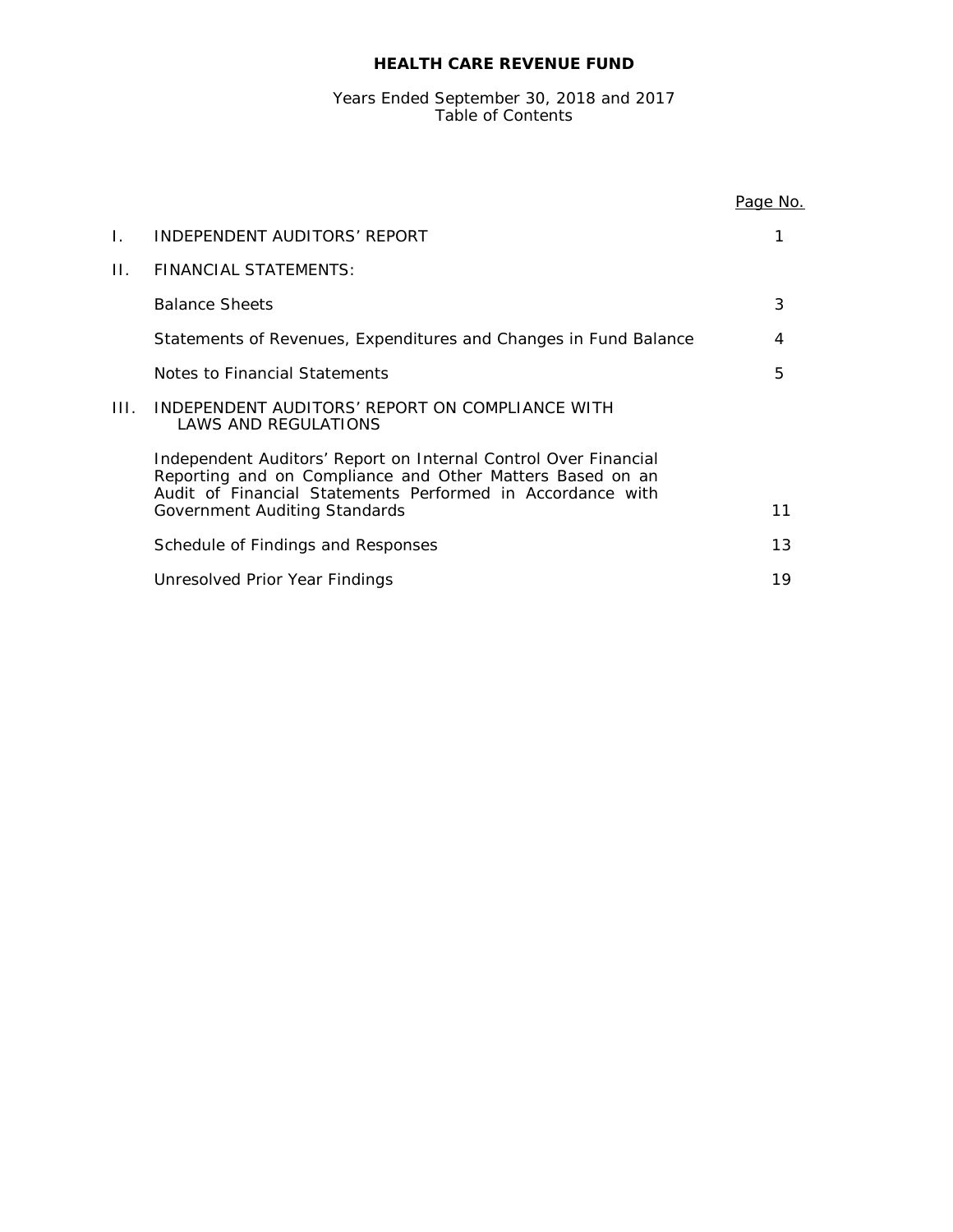# Deloitte.

Deloitte & Touche LLP 361 South Marine Corps Drive Tamuning, GU 96913-3973 USA

Tel: +1 (671) 646-3884 Fax: +1 (671) 649-4265

www.deloitte.com

# **INDEPENDENT AUDITORS' REPORT**

Honorable Kalani Kaneko Minister of Health and Human Services Republic of the Marshall Islands:

# **Report on the Financial Statements**

We have audited the accompanying financial statements of the Health Care Revenue Fund, a governmental fund of the Republic of the Marshall Islands, which comprise the balance sheets as of September 30, 2018 and 2017, and the related statements of revenues, expenditures, and changes in fund balance for the years then ended, and the related notes to the financial statements.

#### *Management's Responsibility for the Financial Statements*

Management is responsible for the preparation and fair presentation of these financial statements in accordance with accounting principles generally accepted in the United States of America; this includes the design, implementation, and maintenance of internal control relevant to the preparation and fair presentation of financial statements that are free from material misstatement, whether due to fraud or error.

#### *Auditors' Responsibility*

Our responsibility is to express an opinion on these financial statements based on our audits. We conducted our audits in accordance with auditing standards generally accepted in the United States of America and the standards applicable to financial audits contained in *Government Auditing Standards*, issued by the Comptroller General of the United States. Those standards require that we plan and perform the audit to obtain reasonable assurance about whether the financial statements are free from material misstatement.

An audit involves performing procedures to obtain audit evidence about the amounts and disclosures in the financial statements. The procedures selected depend on the auditor's judgment, including the assessment of the risks of material misstatement of the financial statements, whether due to fraud or error. In making those risk assessments, the auditor considers internal control relevant to the entity's preparation and fair presentation of the financial statements in order to design audit procedures that are appropriate in the circumstances, but not for the purpose of expressing an opinion on the effectiveness of the entity's internal control. Accordingly, we express no such opinion. An audit also includes evaluating the appropriateness of accounting policies used and the reasonableness of significant accounting estimates made by management, as well as evaluating the overall presentation of the financial statements.

We believe that the audit evidence we have obtained is sufficient and appropriate to provide a basis for our audit opinion.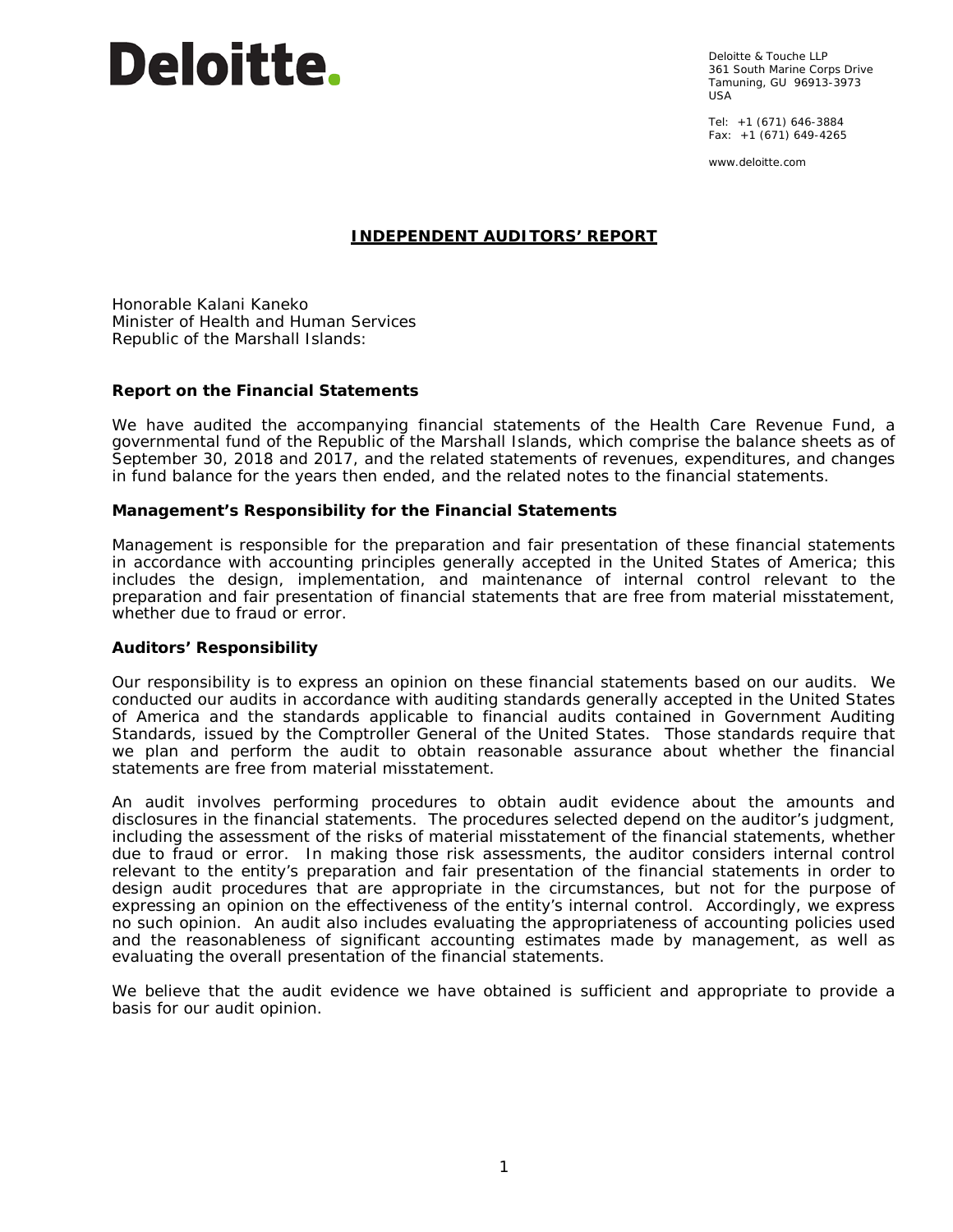# Deloitte.

# *Opinion*

In our opinion, the financial statements referred to above present fairly, in all material respects, the financial position of the Health Care Revenue Fund as of September 30, 2018 and 2017, and the results of its operations for the years then ended in accordance with accounting principles generally accepted in the United States of America.

# *Emphasis of Matter - Reporting Entity*

As discussed in Note 1 to the financial statements, the financial statements referred to above present only the Health Care Revenue Fund and are not intended to present fairly the financial position and results of operations of the Republic of the Marshall Islands in conformity with accounting principles generally accepted in the United States of America. Our opinion is not modified with respect to this matter.

# **Other Reporting Required by** *Government Auditing Standards*

In accordance with *Government Auditing Standards*, we have also issued our report dated June 14, 2019, on our consideration of the Health Care Revenue Fund's internal control over financial reporting and on our tests of its compliance with certain provisions of laws, regulations, contracts, and grant agreements and other matters. The purpose of that report is solely to describe the scope of our testing of internal control over financial reporting and compliance and the results of that testing, and not to provide an opinion on the effectiveness of the Health Care Revenue Fund's internal control over financial reporting or on compliance. That report is an integral part of an audit performed in accordance with *Government Auditing Standards* in considering the Health Care Revenue Fund's internal control over financial reporting and compliance.

Harlell

June 14, 2019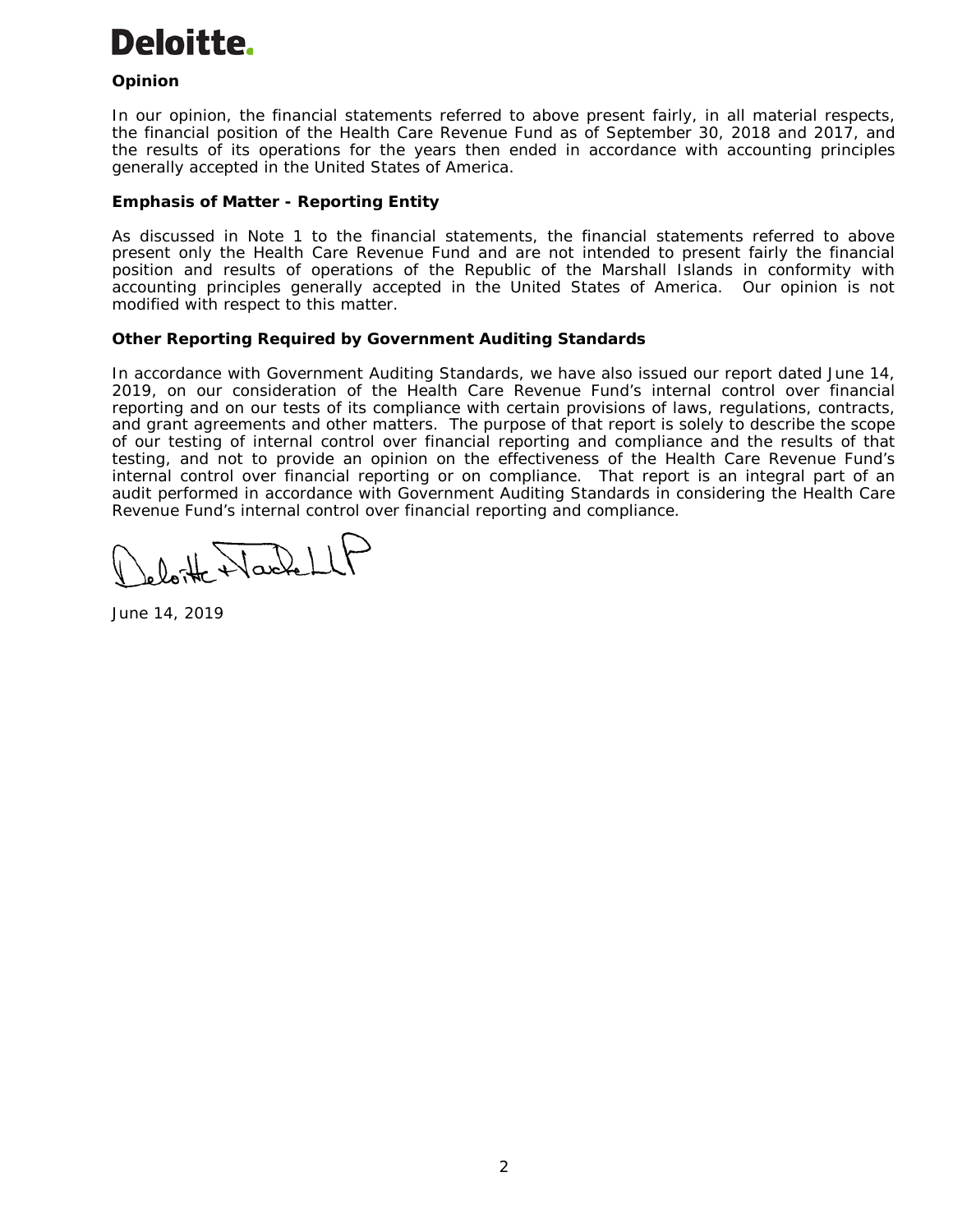# Balance Sheets September 30, 2018 and 2017

|                                                                                                              | 2018                                    | 2017                                    |
|--------------------------------------------------------------------------------------------------------------|-----------------------------------------|-----------------------------------------|
| <b>ASSETS</b>                                                                                                |                                         |                                         |
| Cash                                                                                                         | 1,547,347<br>\$                         | \$3,767,984                             |
| Receivables:<br>Patients<br><b>Affiliates</b><br>Employees<br>Other                                          | 6,091,313<br>59,431<br>60,826<br>44,815 | 5,998,010<br>21,000<br>43,422<br>28,513 |
| Less allowance for doubtful accounts                                                                         | 6,256,385<br>(6, 196, 954)              | 6,090,945<br>(5,998,010)                |
| Prepayments                                                                                                  | 59,431<br>54,634                        | 92,935<br>65,829                        |
| <b>Total assets</b>                                                                                          | 1,661,412<br>\$                         | \$3,926,748                             |
| <b>LIABILITIES AND FUND BALANCE</b>                                                                          |                                         |                                         |
| Liabilities:<br>Accounts payable<br>Other liabilities and accruals<br>Payable to affiliates                  | \$<br>249,161<br>51,322<br>17,845       | 240,282<br>\$<br>142,356<br>13,437      |
| <b>Total liabilities</b>                                                                                     | 318,328                                 | 396,075                                 |
| Contingency                                                                                                  |                                         |                                         |
| Fund balance:<br>Non-spendable:<br>Inventory and prepaid amounts<br>Committed for:<br><b>Health services</b> | 54,634<br>1,288,450                     | 65,829<br>3,464,844                     |
| Total fund balance                                                                                           | 1,343,084                               | 3,530,673                               |
| Total liabilities and fund balance                                                                           | 1,661,412<br>\$                         | \$3,926,748                             |

See accompanying notes to financial statements.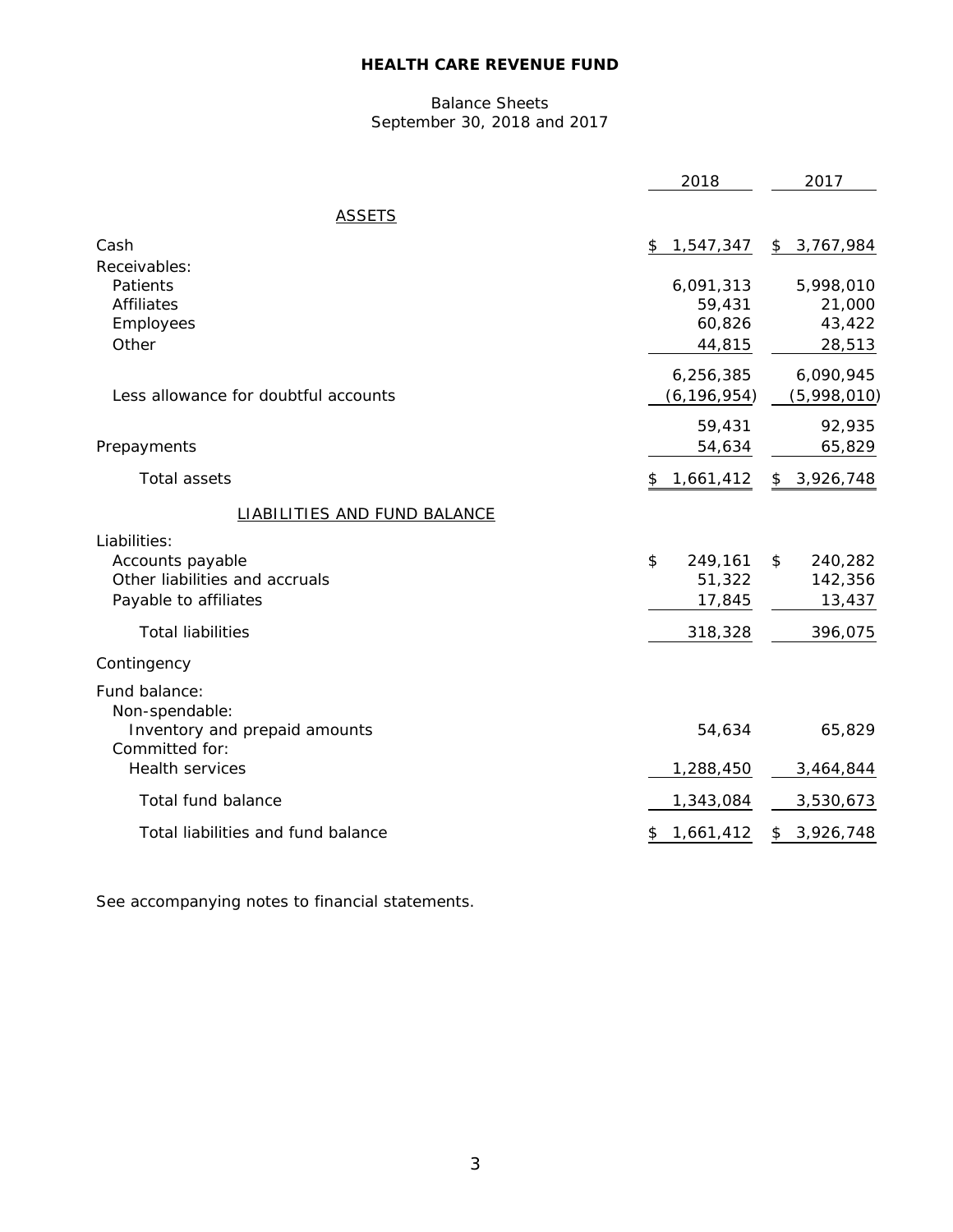# Statements of Revenues, Expenditures, and Changes in Fund Balance Year Ended September 30, 2018 and 2017

|                                                          | 2018            |                | 2017          |
|----------------------------------------------------------|-----------------|----------------|---------------|
| Revenues:                                                |                 |                |               |
| Grants                                                   | \$<br>388,153   | $\mathfrak{D}$ | 430,579       |
| Hospital charges                                         | 379,764         |                | 380,480       |
| Other                                                    | 105,090         |                | 22,718        |
| Total revenues                                           | 873,007         |                | 833,777       |
| Expenditures:                                            |                 |                |               |
| Pharmaceutical                                           | 2,150,892       |                | 961,542       |
| Medical and laboratory supplies                          | 829,011         |                | 896,698       |
| Hospital equipment                                       | 359,470         |                | 283,474       |
| Laboratory fees                                          | 106,023         |                | 85,779        |
| Professional and consulting fees                         | 37,466          |                | 56,944        |
| Freight and delivery<br>Administrative:                  | 21,009          |                | 13,553        |
| Salaries and wages                                       | 169,409         |                | 170,342       |
| Provision for bad debts                                  | 105,641         |                |               |
| Travel                                                   | 36,033          |                | 146,963       |
| Foodstuffs                                               | 24,663          |                | 19,932        |
| Printing and reproduction                                | 17,679          |                | 3,852         |
| Training                                                 | 11,264          |                | 31,835        |
| Supplies                                                 | 9,868           |                | 10,254        |
| Communications                                           | 9,437           |                | 2,446         |
| Other administrative costs                               | 34,783          |                | 34,000        |
| <b>Total expenditures</b>                                | 3,922,648       |                | 2,717,614     |
| Deficiency of revenues under expenditures                | (3,049,641)     |                | (1,883,837)   |
| Other financing sources (uses):                          |                 |                |               |
| Contributions from (to) the Marshall Islands Health Fund | 862,052         |                | (375, 508)    |
| Net change in fund balance                               | (2, 187, 589)   |                | (2, 259, 345) |
| Fund balance at beginning of year                        | 3,530,673       |                | 5,790,018     |
| Fund balance at end of year                              | \$<br>1,343,084 | \$             | 3,530,673     |

See accompanying notes to financial statements.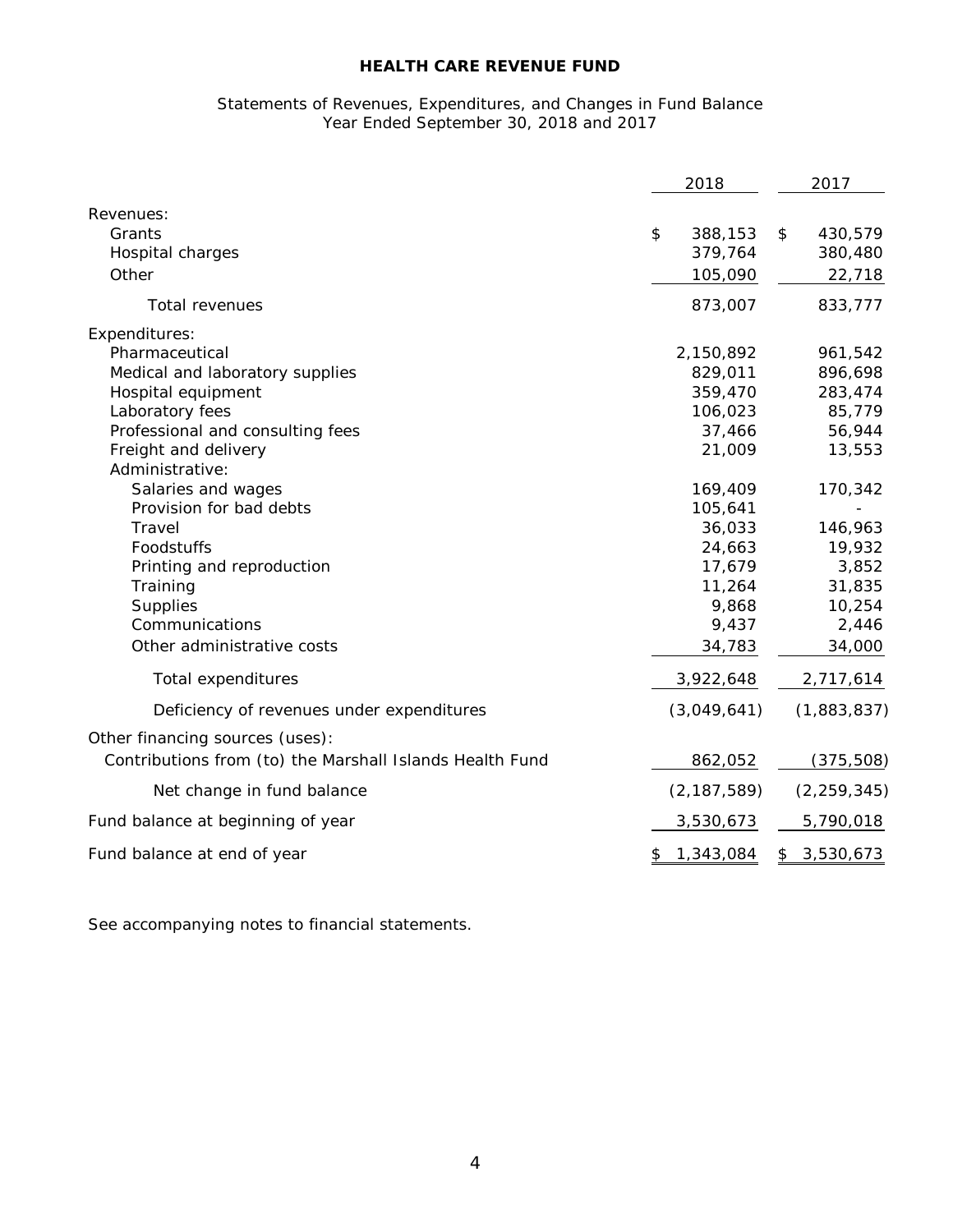Notes to Financial Statements September 30, 2018 and 2017

#### (1) Reporting Entity

The Health Care Revenue Fund (the Fund), a governmental fund of the Republic of the Marshall Islands (RepMar), was established pursuant to the Marshall Islands Health Care Revenue Fund Act of 2001. Administration, control and management of the Fund were transferred from the Marshall Islands Social Security Administration (MISSA) to RepMar's Ministry of Health and Human Services (MOHHS). The Fund's enabling legislation also requires that 55% of contributions collected by the Basic Health Benefits Plan be transferred, on a quarterly basis, to the Fund. The 55% distribution should be made after deducting the 10% costs associated with the administration of the Health Fund. On February 26, 2018, the Fund's enabling legislation was amended, to provide the Health Services Board the authority to modify the 55% distribution as necessary. On September 4, 2018, the distribution percentage was changed to 30%. The Fund was established to use funds, provided through appropriation by the Nitijela of RepMar and revenue received from hospital charges and other health care charges collected by MOHHS, for the purchase of drugs, medical supplies and equipment and the provision and administration of other health services.

The accompanying financial statements relate solely to those accounting records maintained by the Fund, and do not incorporate any accounts related to RepMar's Ministry of Health and Human Services or any other departments or agencies of RepMar that may be accounted for by RepMar's Treasury. The Fund is considered to be a blended component unit (governmental fund type-special revenue fund) of RepMar.

#### (2) Summary of Significant Accounting Policies

The accompanying financial statements have been prepared in accordance with accounting principles generally accepted in the United States of America (GAAP) as applied to governmental units. The Governmental Accounting Standards Board (GASB) is the recognized standard-setting body for establishing governmental accounting and financial reporting principles. The more significant of the Fund's accounting policies are described below.

#### Measurement Focus and Basis of Accounting

The Fund reports its financial position and the results of operations in one governmental fund. A fund is a separate accounting entity with a self-balancing set of accounts. They are concerned only with the measurement of financial position and are not involved with measurement of results of operations. Fund accounting is designed to demonstrate legal compliance and to aid financial management by segregating transactions related to certain government functions or activities. Governmental funds are used to account for all or most of a government's general activities, including the collection and disbursement of earmarked monies (special revenue funds).

#### Basis of Presentation

The accounting and financial reporting treatment applied to a fund is determined by its measurement focus. All governmental funds are accounted for using a current financial resources measurement focus. With this measurement focus, only current assets and current liabilities generally are included in the balance sheet. Operating statements of these funds present increases (i.e., revenues and other financing sources) and decreases (i.e., expenditures and other financing uses) in fund balance.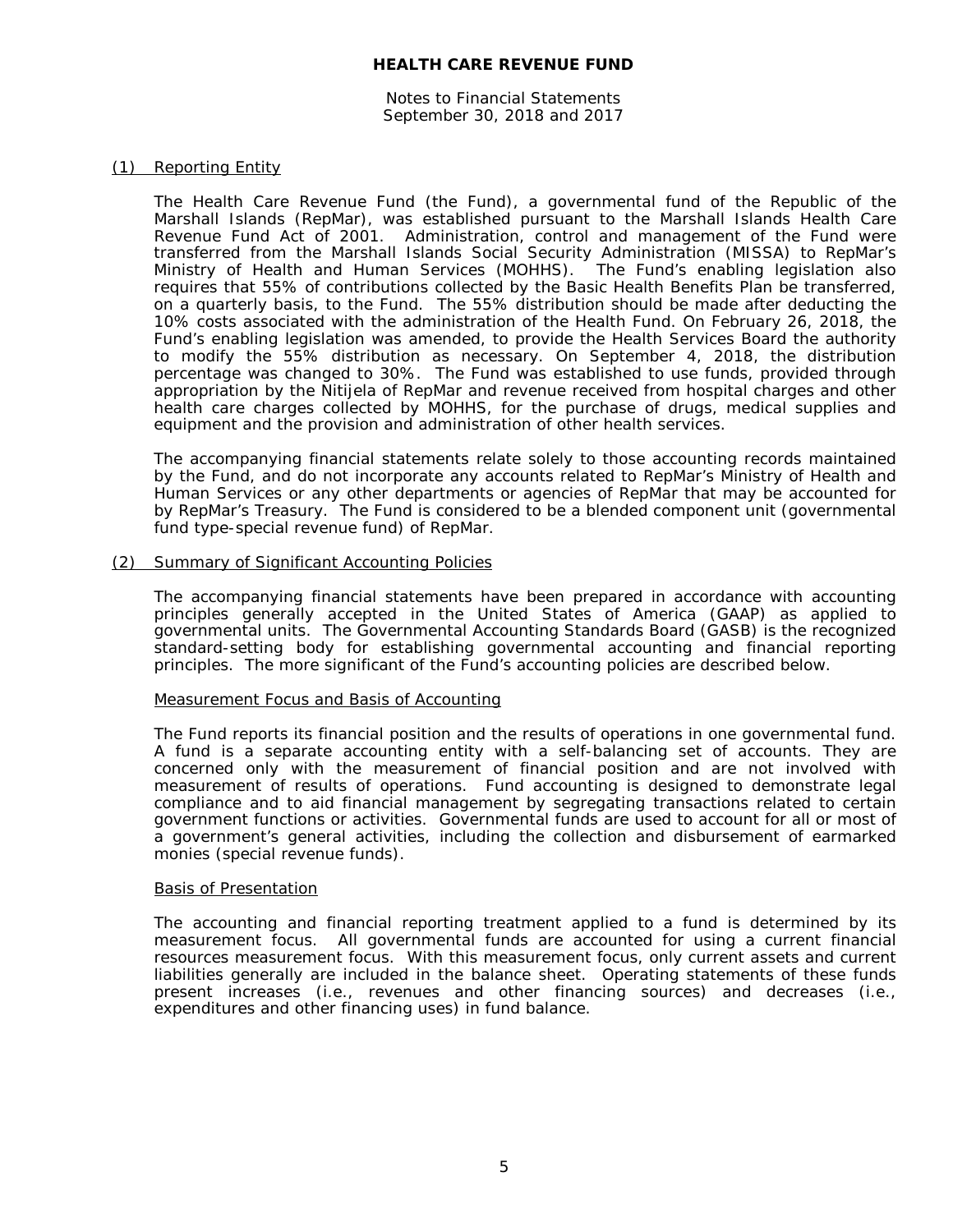Notes to Financial Statements September 30, 2018 and 2017

## (2) Summary of Significant Accounting Policies, Continued

#### Basis of Presentation, Continued

The modified accrual basis of accounting is used by all governmental fund types. Under the modified accrual basis of accounting, revenues are recognized when susceptible to accrual (i.e., when they become both measurable and available). "Measurable" means the amount of the transaction can be determined and "available" means collectible within the current period or soon enough thereafter to be used to pay liabilities of the current period. For this purpose, the Fund considers revenues to be available if they are collected within 90 days of the end of the current fiscal period. Expenditures are recorded when the related fund liability is incurred. Significant revenues susceptible to accrual include revenue received from hospital charges and other health care charges collected by the Ministry of Health and Human Services as well as grants, gifts and donations.

#### Budget

An annual appropriated budget has not been formally adopted on a legal basis or a basis consistent with GAAP. Accordingly, a budget to actual presentation is not required or presented.

#### Cash

The deposit and investment policies of the Fund are governed by 3 MIRC 7, *Investments of Public Funds*, and 11 MIRC 1, *Financial Management*. Custodial credit risk is the risk that in the event of a bank failure, the Fund's deposits may not be returned to it. Such deposits are not covered by depository insurance and are either uncollateralized or collateralized with securities held by the pledging financial institution or held by the pledging financial institution but not in the depositor-government's name. The Fund does not have a deposit policy for custodial credit risk.

For the purposes of the balance sheets, cash is defined as cash in checking and savings accounts. As of September 30, 2018 and 2017, the carrying amounts of the Fund's total cash were \$1,547,347 and \$3,767,984, respectively, and the corresponding bank balances were \$1,567,712 and \$3,866,763, respectively. Of the bank balances, \$1,255,166 and \$3,591,480, respectively, are maintained in a financial institution subject to Federal Deposit Insurance Corporation (FDIC) insurance with the remaining amounts of \$312,546 and \$275,283, respectively, being maintained in a financial institution not subject to depository insurance. As of September 30, 2018 and 2017, bank deposits in the amount of \$250,000 were FDIC insured. The Fund does not require collateralization of its cash deposits; therefore, deposit levels in excess of FDIC insurance coverage are uncollateralized. Accordingly, these deposits are exposed to custodial credit risk.

#### Receivables

Receivables include amounts due from hospital patients, affiliates, employees, and other sources. These receivables are uncollateralized and non-interest bearing.

The allowance for doubtful accounts is stated at an amount which management believes will be adequate to absorb possible losses on accounts receivable that may become uncollectible based on evaluations of the collectability of these accounts and prior collection experience. Bad debts are written-off against the reserve on the specific identification method.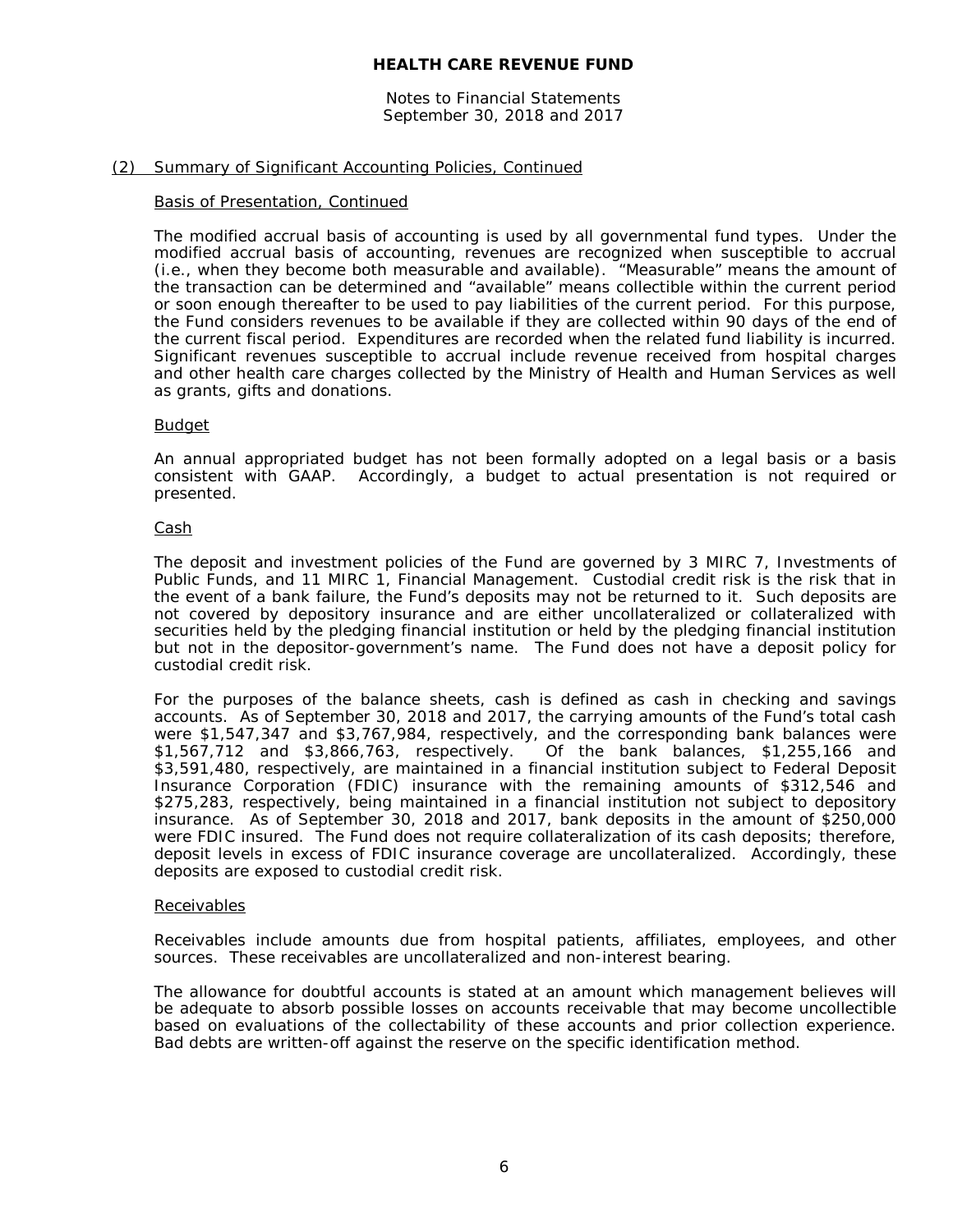Notes to Financial Statements September 30, 2018 and 2017

#### (2) Summary of Significant Accounting Policies, Continued

#### **Prepayments**

Certain payments made to vendors or persons for goods and services reflect costs applicable to future accounting periods and are recorded as prepaid items in the financial statements.

#### Compensated Absences

The Fund recognizes expenditures for annual leave and sick leave when leave is actually taken. Accordingly, unused annual leave and sick leave are not included as an obligation within the balance sheet unless such leave is expected to be liquidated with expendable available financial resources, at which time expenditures and related fund liabilities would be recognized.

#### Fund Balance

Fund balance classifications are based on the extent to which the Fund is bound to honor constraints on the specific purposes for which amounts in those funds can be spent and are reported under the following fund balance classifications:

- Non-spendable includes fund balance amounts that cannot be spent either because it is not in spendable form or because of legal or contractual constraints.
- Committed includes fund balance amounts that are constrained for specific purposes that are internally imposed by the government through formal action of the highest level of decision making authority and does not lapse at year-end.

Restricted/committed amounts are spent first when both restricted and unrestricted fund balance is available unless there are legal documents/contracts that prohibit doing this. In addition, committed, then assigned, and lastly unassigned amounts of unrestricted fund balance are expended in that order. Any unused portion of the rest of the grants received have been included in the restricted portion/committed for fund balance.

A formal minimum fund balance policy has not been adopted.

#### Taxes

The Government of RepMar imposes a gross receipts tax of 3% on revenues. The Fund is specifically exempt from this tax.

#### **Estimates**

The preparation of financial statements in accordance with GAAP requires management to make estimates and assumptions that affect the reported amounts of assets and liabilities and disclosure of contingent assets and liabilities at the date of the financial statements and the reported amounts of revenues and expenditures during the reporting period. Actual results could differ from those estimates.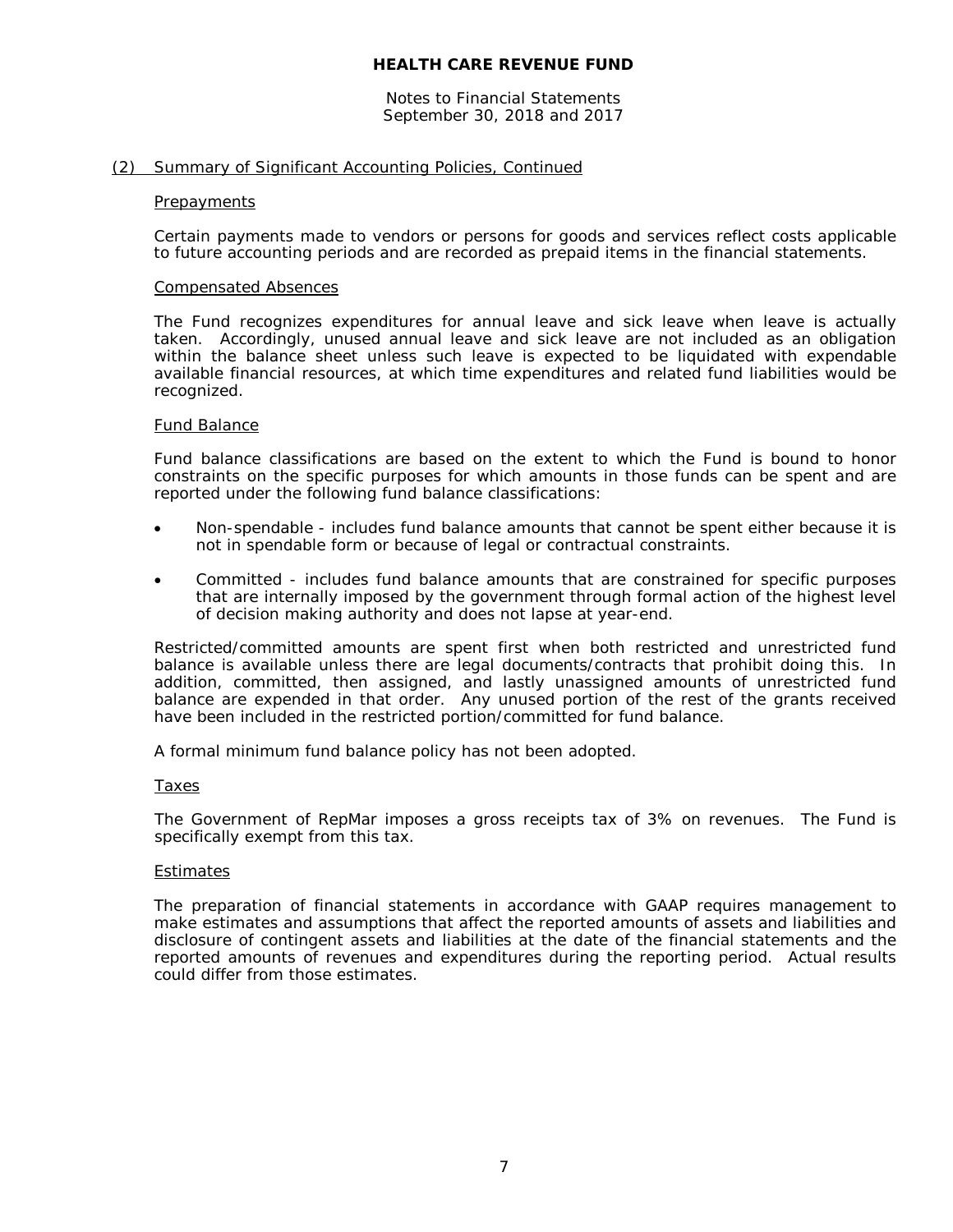Notes to Financial Statements September 30, 2018 and 2017

#### (2) Summary of Significant Accounting Policies, Continued

#### New Accounting Standards

During the year ended September 30, 2018, the Fund implemented the following pronouncements:

- GASB Statement No. 75, *Accounting and Financial Reporting for Postemployment Benefits Other Than Pensions*, which replaces the requirements of Statements No. 45, *Accounting and Financial Reporting by Employers for Postemployment Benefits Other Than Pensions*, as amended, and No. 57, *OPEB Measurements by Agent Employers and Agent Multiple-Employer Plans*, and provides guidance on reporting by governments that provide OPEB to their employees and for governments that finance OPEB for employees of other governments.
- GASB Statement No. 81, *Irrevocable Split-Interest Agreements*, which improves accounting and financial reporting for irrevocable split-interest agreements by providing recognition and measurement guidance for situations in which a government is a beneficiary of the agreement.
- GASB Statement No. 85, *Omnibus 2017*, which address practice issues that have been identified during implementation and application of certain GASB Statements including issues related to blending component units, goodwill, fair value measurement and application, and postemployment benefits (pensions and other postemployment benefits).
- GASB issued Statement No. 86, *Certain Debt Extinguishment Issues*, which improves consistency in accounting and financial reporting for in-substance defeasance of debt.

The implementation of these statements did not have a material effect on the accompanying financial statements.

In November 2016, GASB issued Statement No. 83, *Certain Asset Retirement Obligations*, which addresses accounting and financial reporting for certain asset retirement obligations (AROs) associated with the retirement of a tangible capital asset. The provisions in Statement No. 83 are effective for fiscal years beginning after June 15, 2018. Management does not believe that the implementation of this statement will have a material effect on the financial statements.

In January 2017, GASB issued Statement No. 84, *Fiduciary Activities*, which establishes criteria for identifying fiduciary activities of all state and local governments. The provisions in Statement No. 84 are effective for fiscal years beginning after December 15, 2018. Management does not believe that the implementation of this statement will have a material effect on the financial statements.

In June 2017, GASB issued Statement No. 87, *Leases*, which establishes a single model for lease accounting based on the foundational principle that leases are financings of the right to use an underlying asset. The provisions in Statement No. 87 are effective for fiscal years beginning after December 15, 2019. Management has yet to determine whether the implementation of this statement will have a material effect on the financial statements.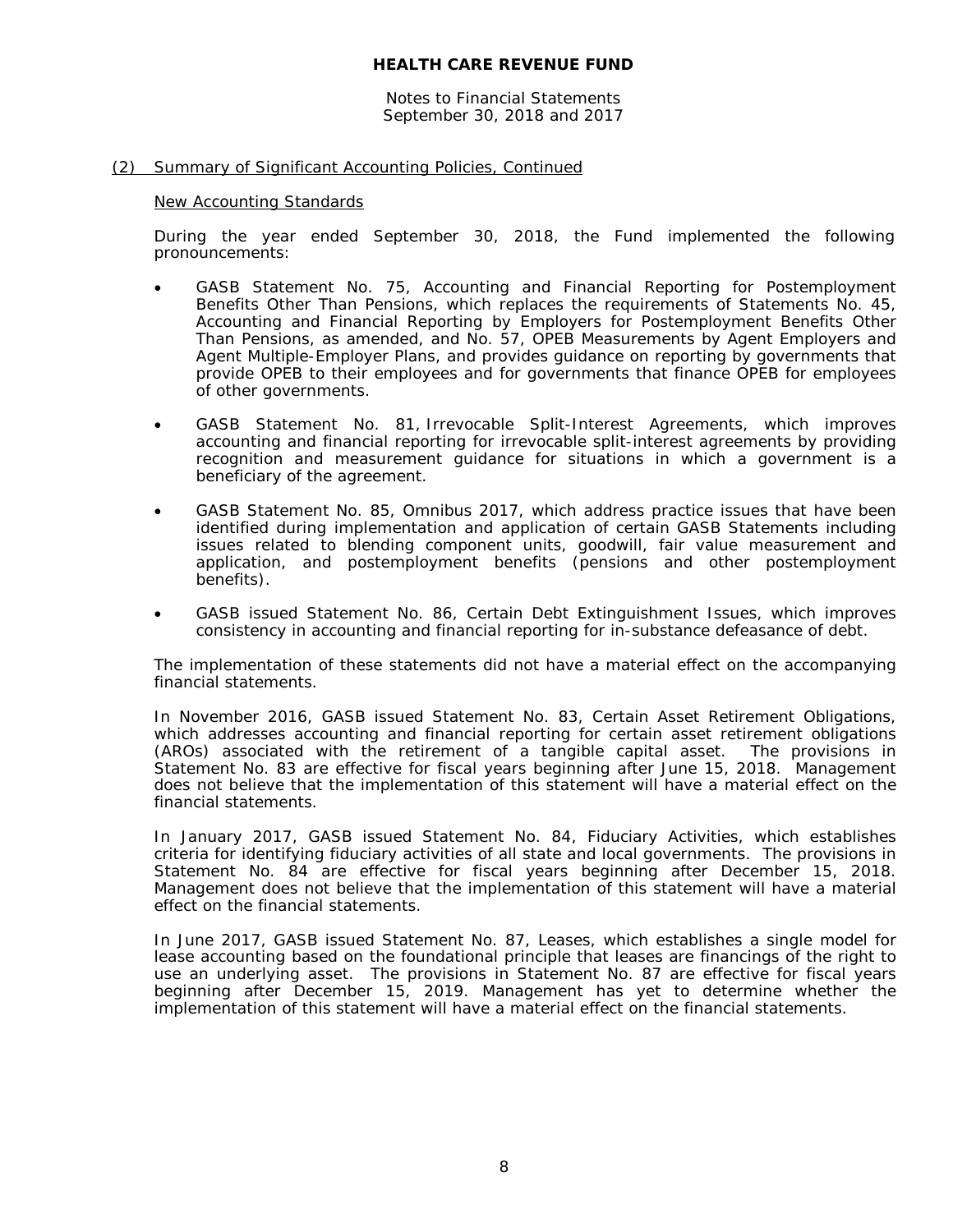Notes to Financial Statements September 30, 2018 and 2017

#### (2) Summary of Significant Accounting Policies, Continued

#### New Accounting Standards, Continued

In April 2018, GASB issued Statement No. 88, *Certain Disclosures Related to Debt, including Direct Borrowings and Direct Placements*, which improves the information that is disclosed in notes to government financial statements related to debt, including direct borrowings and direct placements. The provisions in Statement No. 88 are effective for fiscal years beginning after June 15, 2018. Management does not believe that the implementation of this statement will have a material effect on the financial statements.

In June 2018, GASB issued Statement No. 89, *Accounting for Interest Cost Incurred before the End of a Construction Period*, which requires that interest cost incurred before the end of a construction period be recognized as an expense in the period in which the cost is incurred for financial statements prepared using the economic resources measurement focus. The provisions in Statement No. 89 are effective for fiscal years beginning after December 15, 2019. Management does not believe that the implementation of this statement will have a material effect on the financial statements.

In August 2018, GASB issued Statement No. 90, *Majority Equity Interests – an Amendment of GASB Statements No. 14 and No. 61,* which improves the consistency and comparability of reporting a government's majority equity interest in a legally separate organization and the relevance of financial statement information for certain component units. The provisions in Statement No. 90 are effective for fiscal years beginning after December 15, 2018. Management does not believe that the implementation of this statement will have a material effect on the financial statements.

#### (3) Risk Management

The Fund is exposed to various risks of loss related to torts; theft of, damage to, and destruction of assets; errors and omissions; injuries to employees; and natural disasters. The Fund has elected to purchase commercial insurance from independent third parties for the risks of loss to which it is exposed. Settled claims resulting from these risks have not exceeded commercial insurance coverage in any of the past three fiscal years.

#### (4) Related Party Transactions

The Fund is a governmental fund of RepMar and is therefore affiliated with all RepMar-owned and affiliated entities. The Marshall Islands Health Fund (the Health Fund) is a governmental fund of RepMar established by the Nitijela to provide, pay, or reimburse all or a determined portion of the cost of basic health care obtained at a local health care facility, as an approved off-island medical referral, or as emergency off-island medical care. The Health Fund includes the operations of the Basic Health Benefits Plan, which provides a substantial portion of the Fund's funding.

Receivables from and payables to affiliates as of September 30, 2018 and 2017, are as follows:

|                     |             | 2018     |                               | 2017            |  |  |
|---------------------|-------------|----------|-------------------------------|-----------------|--|--|
|                     | Receivables | Payables | Receivables                   | <b>Payables</b> |  |  |
| RepMar:             |             |          |                               |                 |  |  |
| <b>Health Fund</b>  | 6,541<br>S. | \$3,594  | S<br>$\overline{\phantom{a}}$ |                 |  |  |
| <b>General Fund</b> | 52,890      | 5,118    | 21,000                        | 4,969           |  |  |
| Other               |             | 9,133    |                               | 8,468           |  |  |
|                     | \$59,431    | \$17,845 | \$ 21,000                     | \$13,437        |  |  |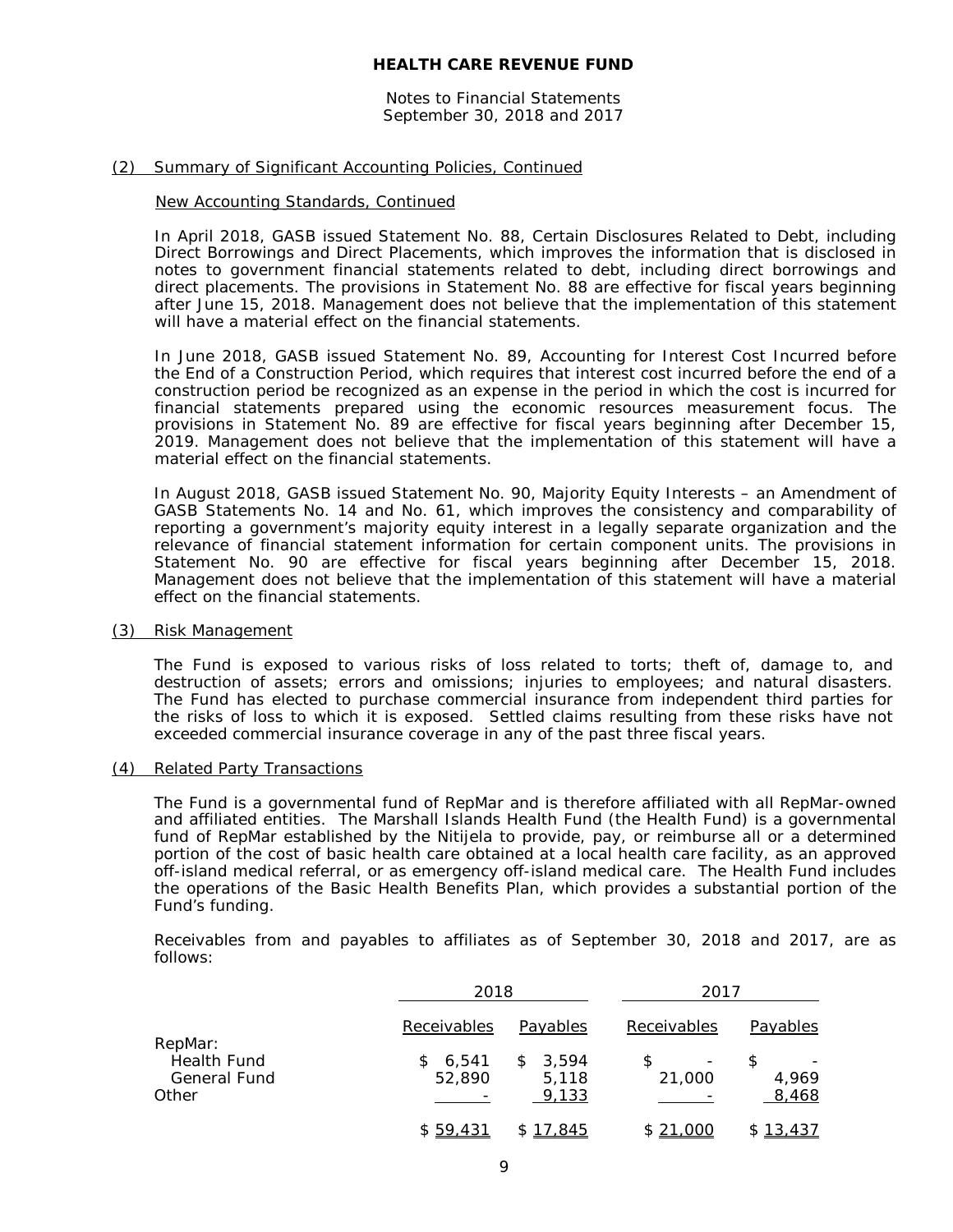Notes to Financial Statements September 30, 2018 and 2017

# (4) Related Party Transactions, Continued

Contributions from RepMar's Health Fund during the year ended September 30, 2018 amounted to \$862,052 representing a percentage share of collections of the Basic Health Benefits Plan transferred to fund operations.

No contributions from RepMar's Health Fund occurred during the year ended September 30, 2017 due to a determination by the Fund's management that the repayment of an interfund receivable due from RepMar's Health Fund was not expected to occur within a reasonable time. This determination resulted in the recognition by the Fund of a contribution to RepMar's Health Fund of \$375,508 to fund Health Fund operations.

#### (5) Contingency

The Fund receives substantially all of its funding from RepMar through collections of the Health Fund's Basic Health Benefits Plan. A significant reduction in the level of this funding, if this were to occur, may have an effect on the Fund's programs and activities.

#### (6) Subsequent Event

On December 11, 2018, the Health Services Board issued Resolution 2019-001, to modify the distribution percentage share of the Fund from 30% to 0%.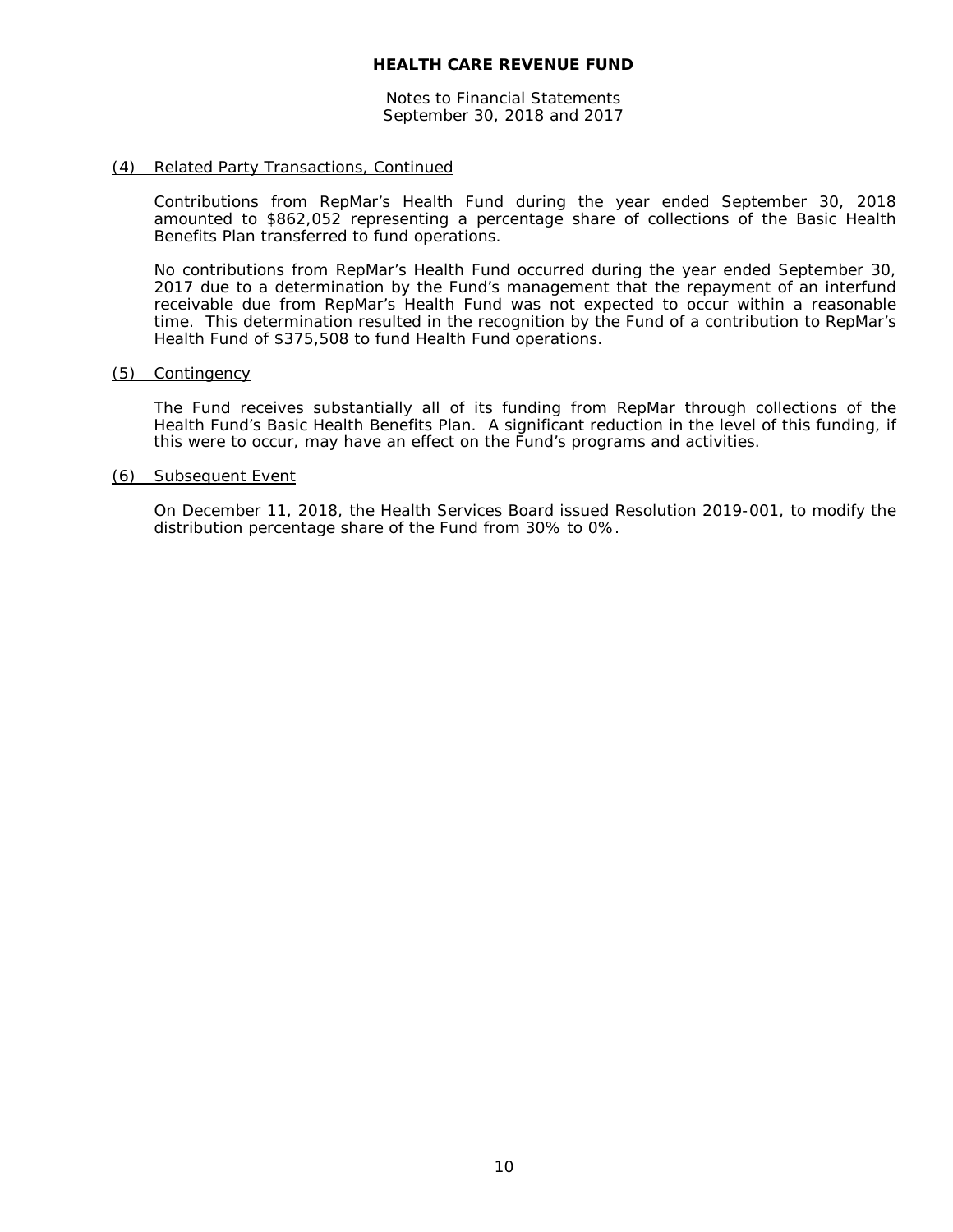

Deloitte & Touche LLP 361 South Marine Corps Drive Tamuning, GU 96913-3973 USA

Tel: +1 (671) 646-3884 Fax:  $+1$  (671) 649-4265

www.deloitte.com

#### **INDEPENDENT AUDITORS' REPORT ON INTERNAL CONTROL OVER FINANCIAL REPORTING AND ON COMPLIANCE AND OTHER MATTERS BASED ON AN AUDIT OF FINANCIAL STATEMENTS PERFORMED IN ACCORDANCE WITH** *GOVERNMENT AUDITING STANDARDS*

Honorable Kalani Kaneko Minister of Health and Human Services Republic of the Marshall Islands:

We have audited, in accordance with auditing standards generally accepted in the United States of America and the standards applicable to financial audits contained in *Government Auditing Standards* issued by the Comptroller General of the United States, the financial statements of the Health Care Revenue Fund, which comprise the balance sheet as of September 30, 2018, and the related statement of revenues, expenditures and changes in fund balance for the year then ended, and the related notes to the financial statements, and have issued our report thereon dated June 14, 2019.

# **Internal Control Over Financial Reporting**

In planning and performing our audit of the financial statements, we considered the Health Care Revenue Fund's internal control over financial reporting (internal control) to determine the audit procedures that are appropriate in the circumstances for the purpose of expressing our opinion on the financial statements, but not for the purpose of expressing an opinion on the effectiveness of the Health Care Revenue Fund's internal control. Accordingly, we do not express an opinion on the effectiveness of the Health Care Revenue Fund's internal control.

A *deficiency in internal control* exists when the design or operation of a control does not allow management or employees, in the normal course of performing their assigned functions, to prevent, or detect and correct, misstatements on a timely basis. A *material weakness* is a deficiency, or a combination of deficiencies, in internal control, such that there is a reasonable possibility that a material misstatement of the entity's financial statements will not be prevented, or detected and corrected on a timely basis.

Our consideration of internal control was for the limited purpose described in the first paragraph of this section and was not designed to identify all deficiencies in internal control that might be material weaknesses or significant deficiencies and therefore, material weaknesses or significant deficiencies may exist that have not been identified. We did identify certain deficiencies in internal control, described in the accompanying Schedule of Findings and Responses as items 2018-002 and 2018-004 that we consider to be material weaknesses.

#### **Compliance and Other Matters**

As part of obtaining reasonable assurance about whether the Health Care Revenue Fund's financial statements are free from material misstatement, we performed tests of its compliance with certain provisions of laws, regulations, contracts, and grant agreements, noncompliance with which could have a direct and material effect on the determination of financial statement amounts. However, providing an opinion on compliance with those provisions was not an objective of our audit, and accordingly, we do not express such an opinion. The results of our tests disclosed instances of noncompliance or other matters that are required to be reported under *Government Auditing Standards* and which are described in the accompanying Schedule of Findings and Responses as items 2018-001 and 2018-003.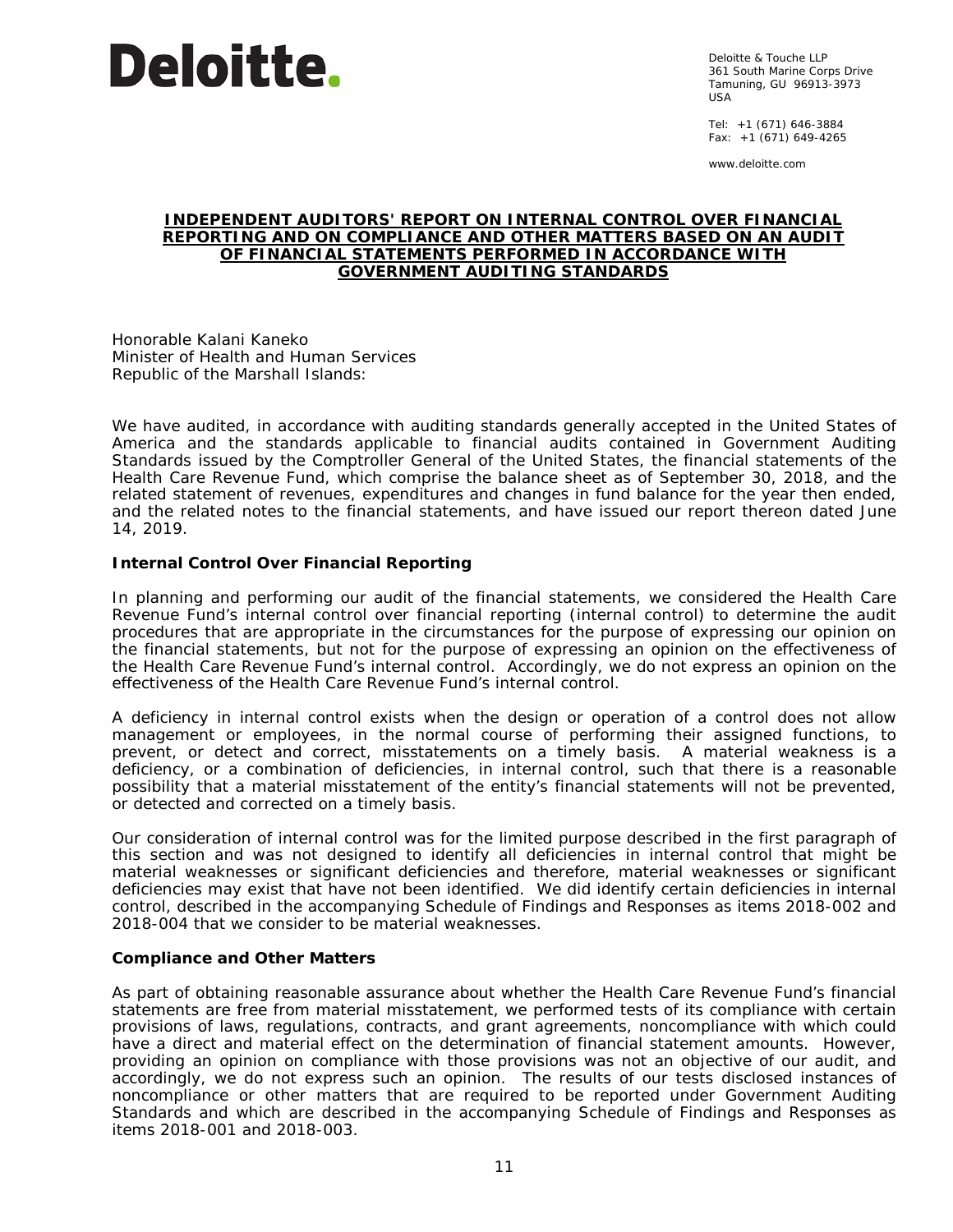# Deloitte.

# **Health Care Revenue Fund's Responses to Findings**

Health Care Revenue Fund's responses to the findings identified in our audit are described in the accompanying Schedule of Findings and Responses. Health Care Revenue Fund's responses were not subjected to the auditing procedures applied in the audit of the financial statements and, accordingly, we express no opinion on them.

# **Purpose of this Report**

The purpose of this report is solely to describe the scope of our testing of internal control and compliance and the results of that testing, and not to provide an opinion on the effectiveness of the entity's internal control or on compliance. This report is an integral part of an audit performed in accordance with *Government Auditing Standards* in considering the entity's internal control and compliance. Accordingly, this communication is not suitable for any other purpose.

H Narbet

June 14, 2019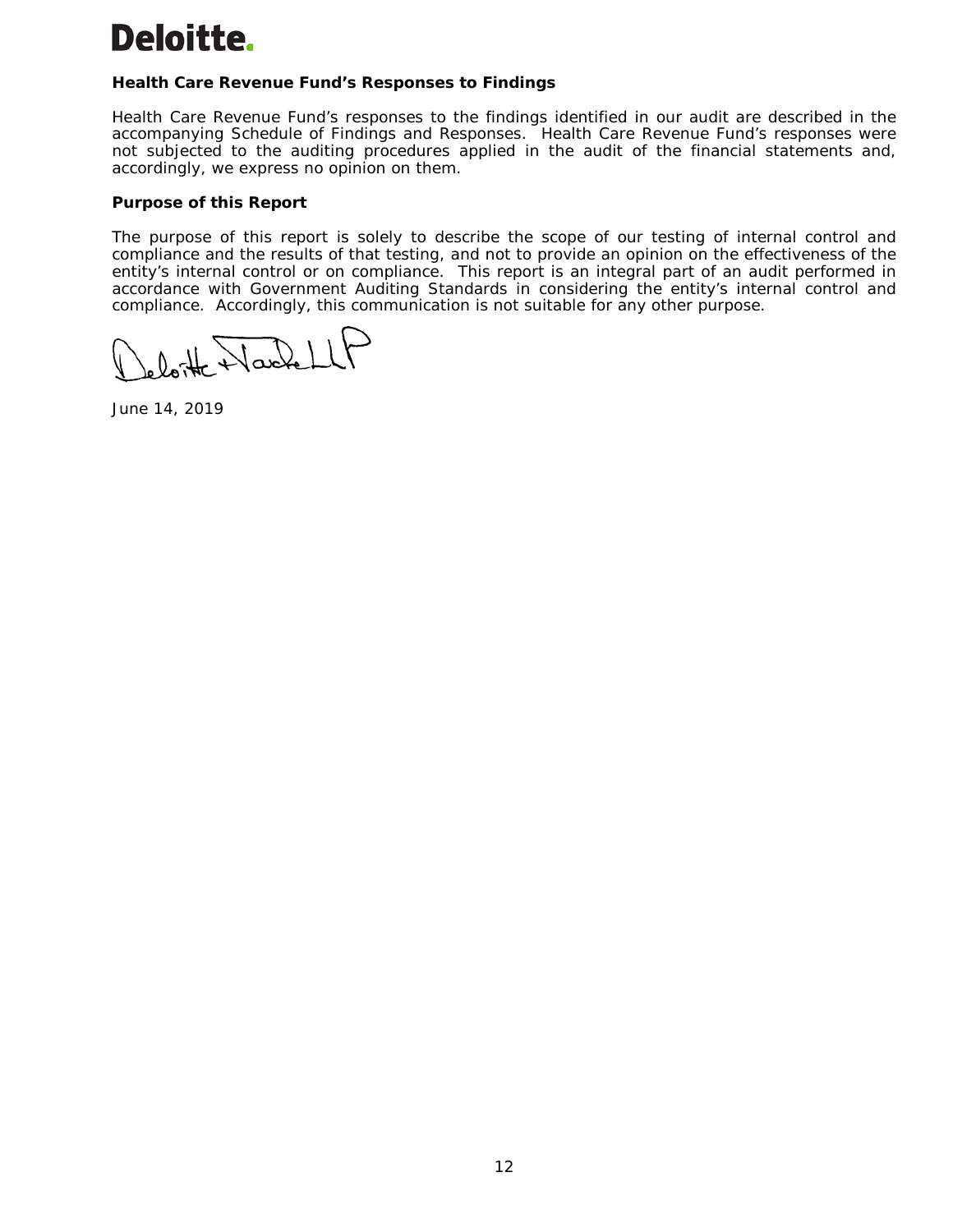Schedule of Findings and Responses Year Ended September 30, 2018

Finding No. 2018-001

Local Noncompliance

Criteria: RepMar's Procurement Code states the following:

- (a) Section 116 subject to the regulations of the Policy Office, the Chief Procurement Officer may delegate authority to designees or to any department, agency, or official.
- (b) Section 124 unless otherwise authorized by law, all Government contracts shall be awarded by competitive sealed bidding.
- (c) Section 127 procurement of goods and services not exceeding \$25,000 may be made in accordance with small purchase procedures promulgated by RepMar's Policy Office; provided, however, that procurement requirements shall not be artificially divided so as to constitute a small purchase under this Section. Small purchase procedures are those relatively simple and informal methods for securing services, supplies, or other property that do not cost more than \$25,000. RepMar's Ministry of Finance has previously declared that if small purchase procedures are used, price or rate quotations shall be obtained from an adequate number of qualified sources.
- (d) Section 128 a contract may be awarded for a supply, service, or construction item without competition when it is determined in writing that there is only one source for the required supply, service, or construction item.
- (e) Section 130 adequate notice of the need for such services shall be given by the Purchasing Agency through a Request for Proposals. The Request for Proposals shall describe the services required, list and type of information and date required for each offeror, and state the relative importance of particular qualifications.

Condition: We noted the following items where supporting documentation was inadequate to evidence compliance with the procurement process set forth in the criteria:

#### **Medical and Laboratory Supplies**

PO no. 0342, dated 05/03/18 amounting to \$23,000 was processed with various price vendor quotations and a price comparison sheet showing the lowest bidder. Per further examination, the purchase was awarded to the second lowest bidder. Please see price comparison below:

| Second lowest bidder | \$23,000                                 |
|----------------------|------------------------------------------|
| Lowest bidder        | \$17.184                                 |
| Difference           | $$5,816$ (34% higher than lowest bidder) |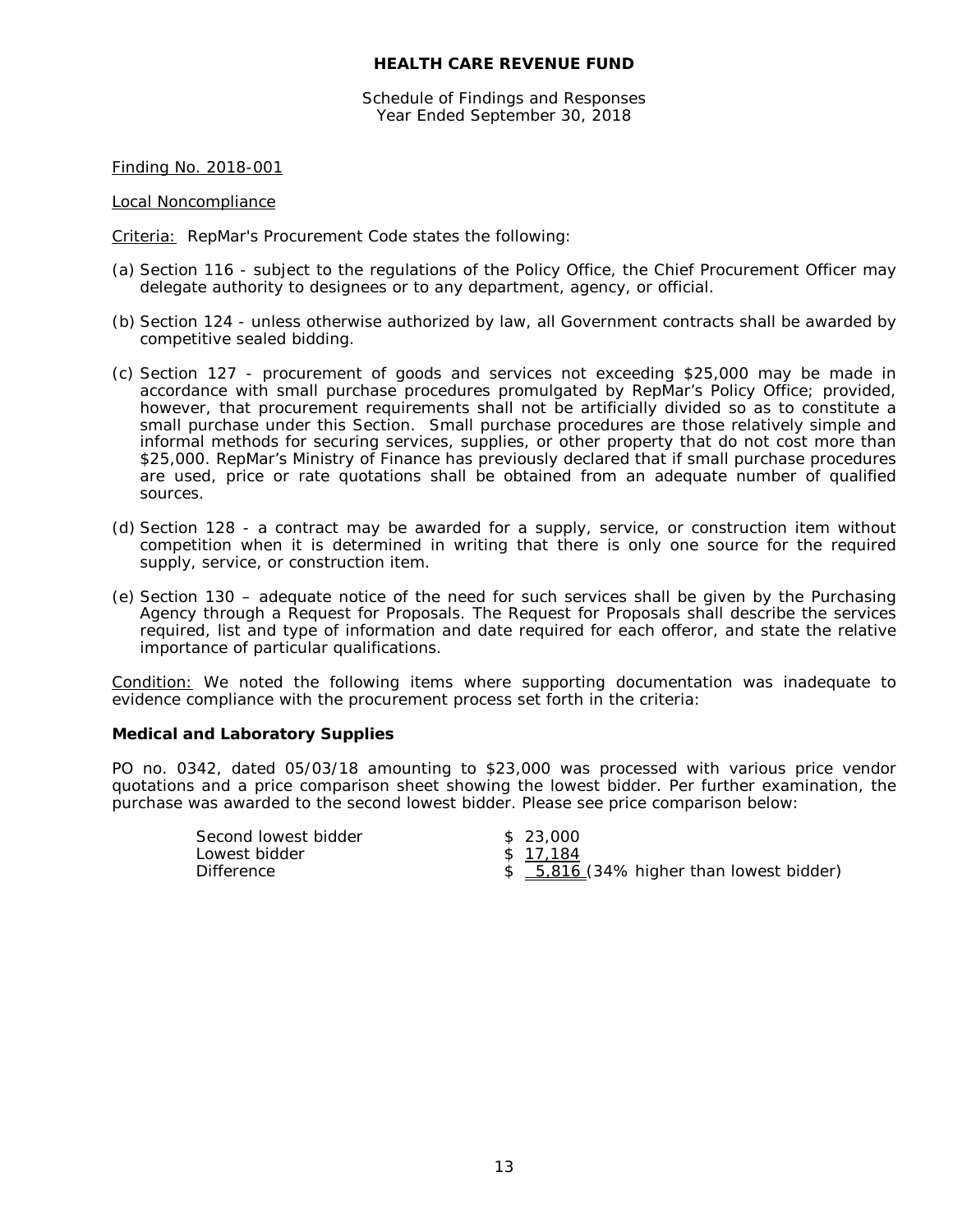#### Schedule of Findings and Responses, Continued Year Ended September 30, 2018

#### Finding No. 2018-001, Continued

Local Noncompliance, Continued

#### *Monitoring of purchase orders*

The following purchases were received more than ninety days from the PO date:

| <b>GL Account</b>       | PO Date    | PO nos. | Items received |     | Amount |
|-------------------------|------------|---------|----------------|-----|--------|
| <b>Medical Supplies</b> | 07/24/2017 | 9596    | 11/08/2017     | \$  | 1,939  |
| <b>Medical Supplies</b> | 08/17/2017 | 9636    | 11/16/2017     | \$  | 6.150  |
| <b>Medical Supplies</b> | 02/16/2018 | 0150    | 05/24/2018     | \$  | 10,460 |
| <b>Medical Supplies</b> | 02/16/2018 | 0152    | 09/29/2018     | \$  | 741    |
| Pharmaceutical          | 10/16/2017 | 9708    | 02/28/2018     | \$  | 2,623  |
| Pharmaceutical          | 07/11/2017 | 9572    | 10/31/2017     | \$  | 1.475  |
| Pharmaceutical          | 02/28/2018 | 0175    | 08/10/2018     | \$  | 7.598  |
| Pharmaceutical          | 02/28/2018 | 0176    | 07/16/2018     | \$  | 13,675 |
| Pharmaceutical          | 03/20/2018 | 0232    | 07/02/2018     | \$  | 4.311  |
| Pharmaceutical          | 03/02/2018 | 0173    | 06/05/2018     | \$  | 15,380 |
| Pharmaceutical          | 02/28/2018 | 0176    | 06/22/2018     | \$  | 27.618 |
| Pharmaceutical          | 03/07/2018 | 0185    | 07/12/2018     | \$  | 48,505 |
| Pharmaceutical          | 02/24/2018 | 0186    | 07/30/2018     | \$  | 13,260 |
| Pharmaceutical          | 02/28/2018 | 0176    | 08/06/2018     | \$. | 15,468 |

As per Ministry of Health and Human Service's policy and as per the contract signed with the selected vendors, "*all unserved items after 90 days will be cancelled. If supplier fails to deliver the goods as per agreed schedule, penalty will be imposed by the Customer. Penalty shall be waived only when the supplier is able to justify the cause of delay".*

#### **Laboratory fees**

Payments were made to the selected vendor for laboratory services. However, various quotations from other vendors were not on file. Further, there is no justification of vendor selection. Please see details below:

| Invoice no. | Date       | Amount    |
|-------------|------------|-----------|
| 11566103117 | 10/31/2017 | \$10.393  |
| 11566033118 | 04/26/2018 | 15.477    |
|             |            | \$ 25,870 |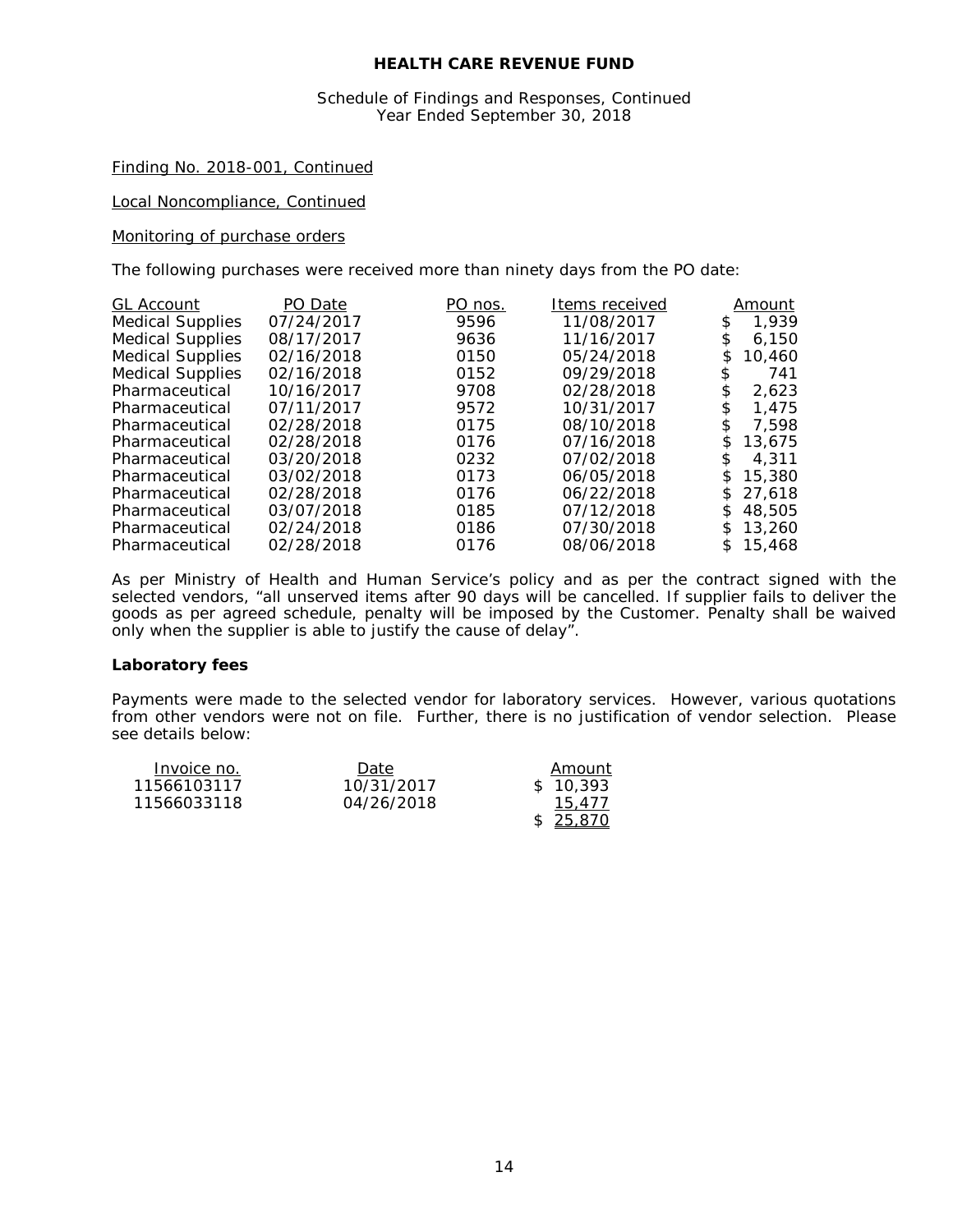Schedule of Findings and Responses, Continued Year Ended September 30, 2018

#### Finding No. 2018-001, Continued

#### Local Noncompliance, Continued

Cause: The cause of the above condition is the lack of adequate internal control policies and procedures requiring documentation of procurement procedures and compliance with RepMar's Procurement Code and Ministry of Finance's policies.

Effect: The effect of the above condition is potential noncompliance with RepMar's Procurement Code and Ministry of Finance's policies.

Prior Year Status: Noncompliance with RepMar's Procurement Code was reported as a finding in the audits of the Fund for fiscal years 2005 through 2017.

Recommendation: We recommend that management establish adequate internal control policies and procedures requiring compliance with RepMar's Procurement Code and Ministry of Finance's policies. We recommend management establish internal control policies and procedures to monitor delivery of purchases as per agreed schedule.

#### Auditee Response and Corrective Action Plan:

Medical & Lab Supplies

• The Ministry notes this finding regarding inadequate documentation to support justification for awarding the second lowest bidder. Per the record of procurement form, second lowest bidder was chosen for the fact that it would deliver within one week upon receipt of PO as stated in the quotation provided by the winning vendor. Due to the urgent need of supplies, the Ministry had based its decision on delivery information provided by the vendors.

Monitoring of Purchase Orders

The Ministry notes this finding regarding monitoring of purchase orders and delivery of goods beyond 90 days. A revised Accounting SOP on monitoring of regular purchase orders has been implemented in May 2019 and is overseen by the SRF Senior Accountant, hired in April 2019. This will ensure that goods are delivered within the timeframe provided. For contractual purchase orders, the Material Management Director shall impose penalty to vendors based on contract clause.

Laboratory Fees

• The Ministry notes this finding regarding selection of vendor. Majuro Hospital Lab Department has an existing letter of agreement with vendor and as a corrective action shall provide supporting documents (quotations & letter of justification) by July  $31^{st}$ , 2019.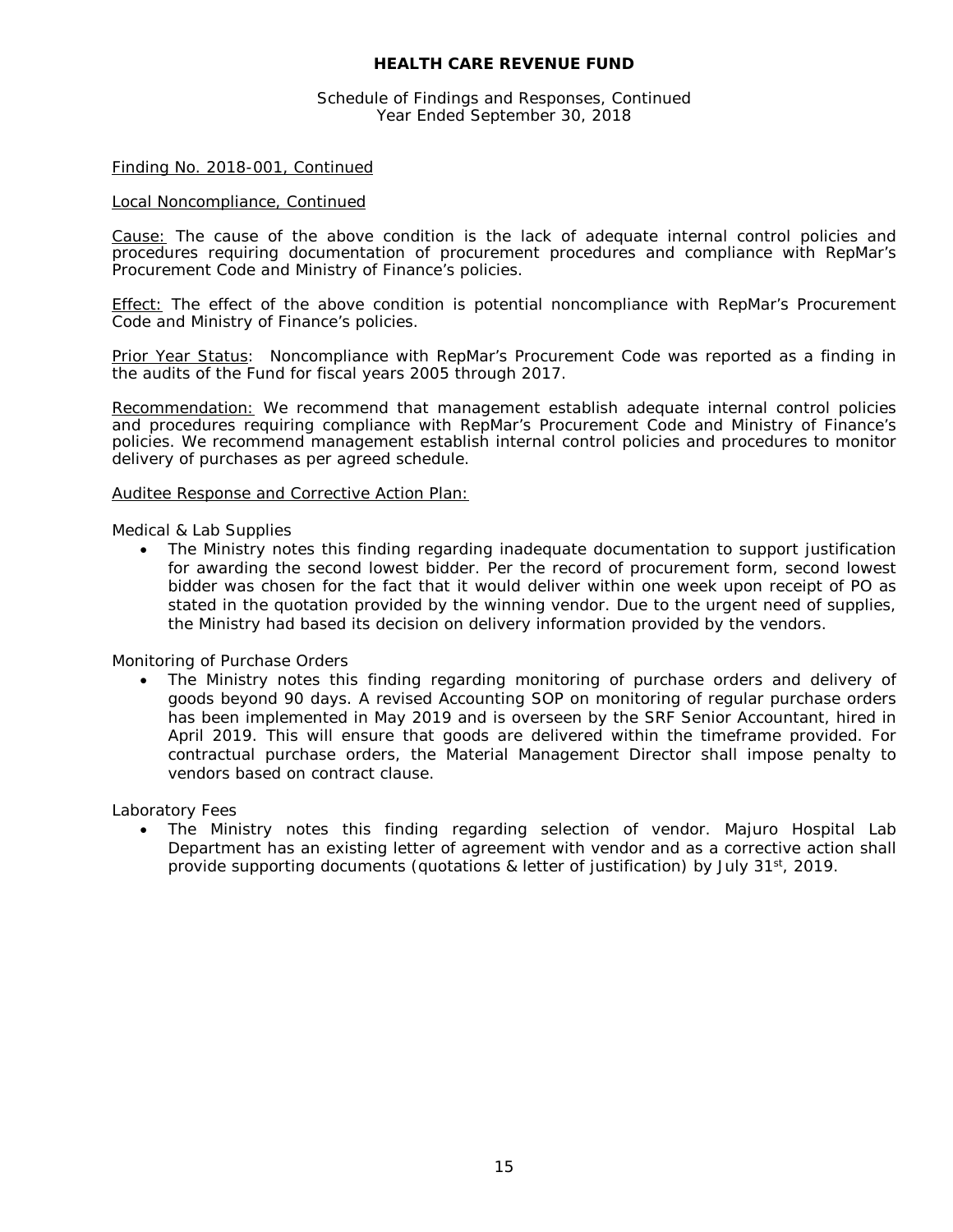#### Schedule of Findings and Responses, Continued Year Ended September 30, 2018

#### Finding No. 2018-002

#### Timely Financial Reporting

Criteria: Timely financial reporting should be facilitated by an internal control structure conducive to the preparation and independent review of reconciliations of all significant general ledger accounts.

Condition: The Fund did not finalize closing fiscal year September 30, 2018 financial information (trial balance, subsidiary and general ledgers) until May 2, 2019. Further, the Fund does not have an established set of policies, procedures and controls in place to timely prepare and review reconciliations and reports. During the year ended September 30, 2018, various accounting records do not appear to have been processed and timely updated as evidenced by the following:

- a. Bank reconciliations were not independently reviewed in a timely manner.
- b. The schedule of transfer of HCRF share on basic health tax collection was not prepared, reconciled and reviewed in a timely manner. Such resulted in audit adjustments of the following accounts:
	- i. Contributions from Marshall Islands Health Fund of \$2,441,976
	- ii. Due from Marshall Islands Health Fund of \$2,441,976
- c. A subsidiary ledger of accrued expenses as of September 30, 2018 was not prepared and was not made available during the audit.

Cause: The cause of the above condition is the lack of timely closing at year end and the absence of timely reviews and reconciliations of significant general ledger accounts.

Effect: The trial balance and general ledger were not timely provided for audit purposes.

Prior Year Status: Noncompliance with timely financial reporting was reported as a finding in the audit of the Fund for fiscal year 2017.

Recommendation: We recommend management implement internal control procedures to facilitate more timely and accurate general ledger reconciliation processes.

Auditee Response and Corrective Action Plan:

- The Ministry notes this finding regarding timely financial reporting. The Ministry has improved slightly since the hiring of the Chief Accountant & Accounting Admin in early FY2018. The Ministry has taken steps to address this finding with the hiring of a Special Revenues Fund Senior Accountant in April 2019 and implementing the following processes:
	- o Bank reconciliations are prepared by the Accounting staff and reviewed and approved by the Finance Director and the Assistant Secretary for AP&F
	- o MISSA Health Fund collection schedule is prepared by the Chief Accountant and reviewed and approved by the Finance Director and the Assistant Secretary for AP&F on a quarterly basis
	- o Accrued expenses sub-ledger is reconciled and reviewed on a quarterly basis by the Chief Accountant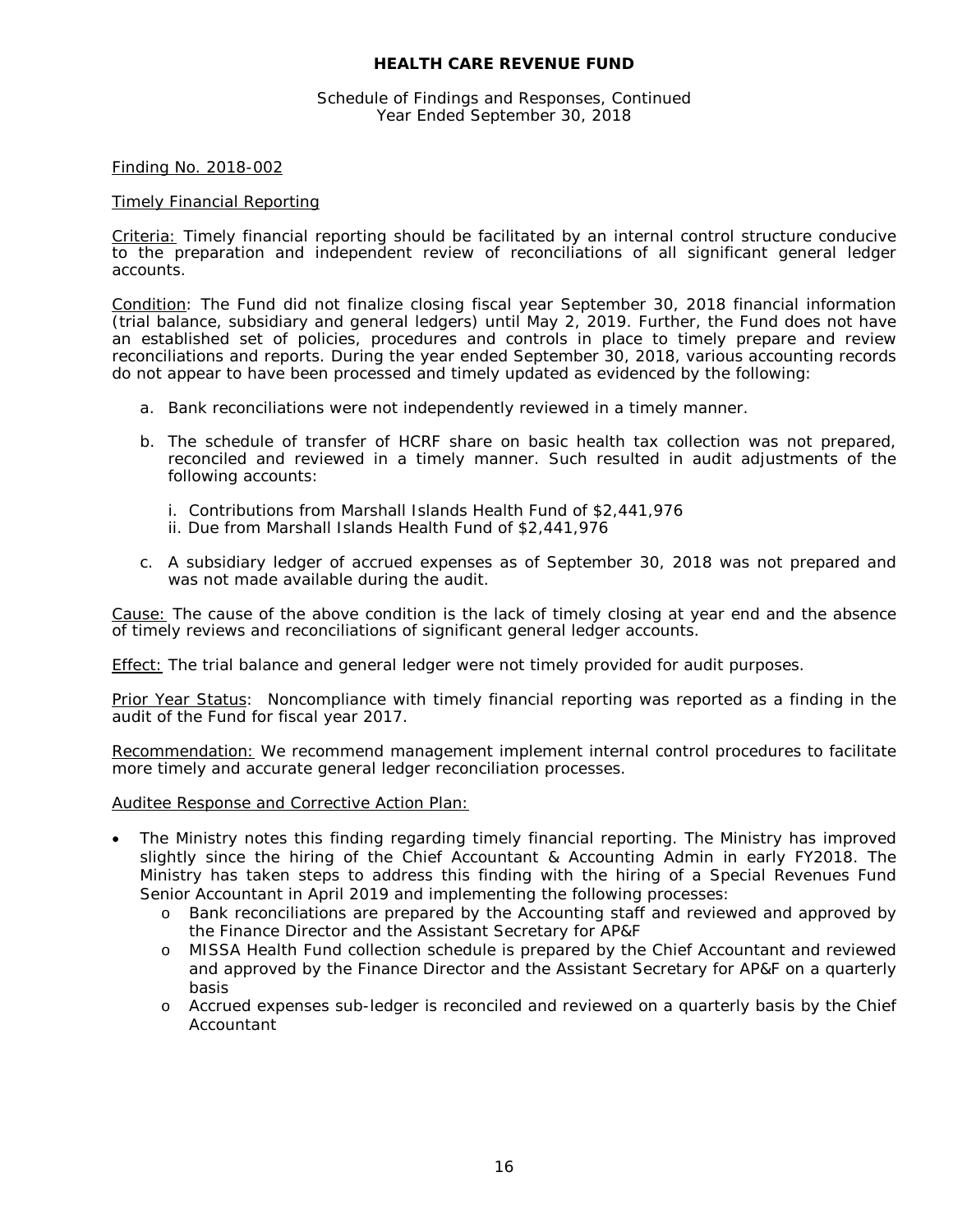Schedule of Findings and Responses, Continued Year Ended September 30, 2018

#### Finding No. 2018-003

#### Health Care Revenue Fund Act (HCRF) (Public Health Safety and Welfare)

Criteria: Marshall Islands Revised Code (MIRC) states the following:

- (a) 7 MIRC Chapter 3, governs the activities of the HCRF. Section 304 legislates payments authorized by the law to be made from HCRF. Payment may be made out of the Fund only for:
	- a. The purchase of drugs, medical and dental supplies and equipment of any description;
	- b. The provision and administration of other health services.

Condition: On October 4, 2017 and April 2, 2018, HCRF transferred \$770,000 and \$800,000, respectively, to the Marshall Islands Health Fund to replenish a fund shortage of the Third Party Administration revolving funds. The transfers of \$770,000 and \$800,000 do not comply with Section 304.

Cause: The cause of the above condition is the lack of adequate internal control policies and procedures requiring compliance with the Health Care Revenue Fund Act.

**Effect:** The effect of the above condition is noncompliance with the Health Care Revenue Fund Act (Public Health Safety and Welfare).

Prior Year Status: Noncompliance with the Health Care Revenue Fund Act (HCRF) (Public Health Safety and Welfare) was reported as a finding in the audit of the Fund for fiscal year 2017.

Recommendation: We recommend that management establish adequate internal control policies and procedures requiring compliance with Health Care Revenue Fund Act (Public Health Safety and Welfare).

Auditee Response and Corrective Action Plan:

• The Ministry notes this finding regarding payments made out of the Fund. The borrowing of funds from HCRF to Health Fund was necessary to provide additional financial support to the Off Island Medical Referral Program. Amendment to the Health Fund Act has enabled the Health Services Board to modify the percentage of funds for Health Fund & Health Care Revenue Fund in the event that the original division is not sufficient for respective purposes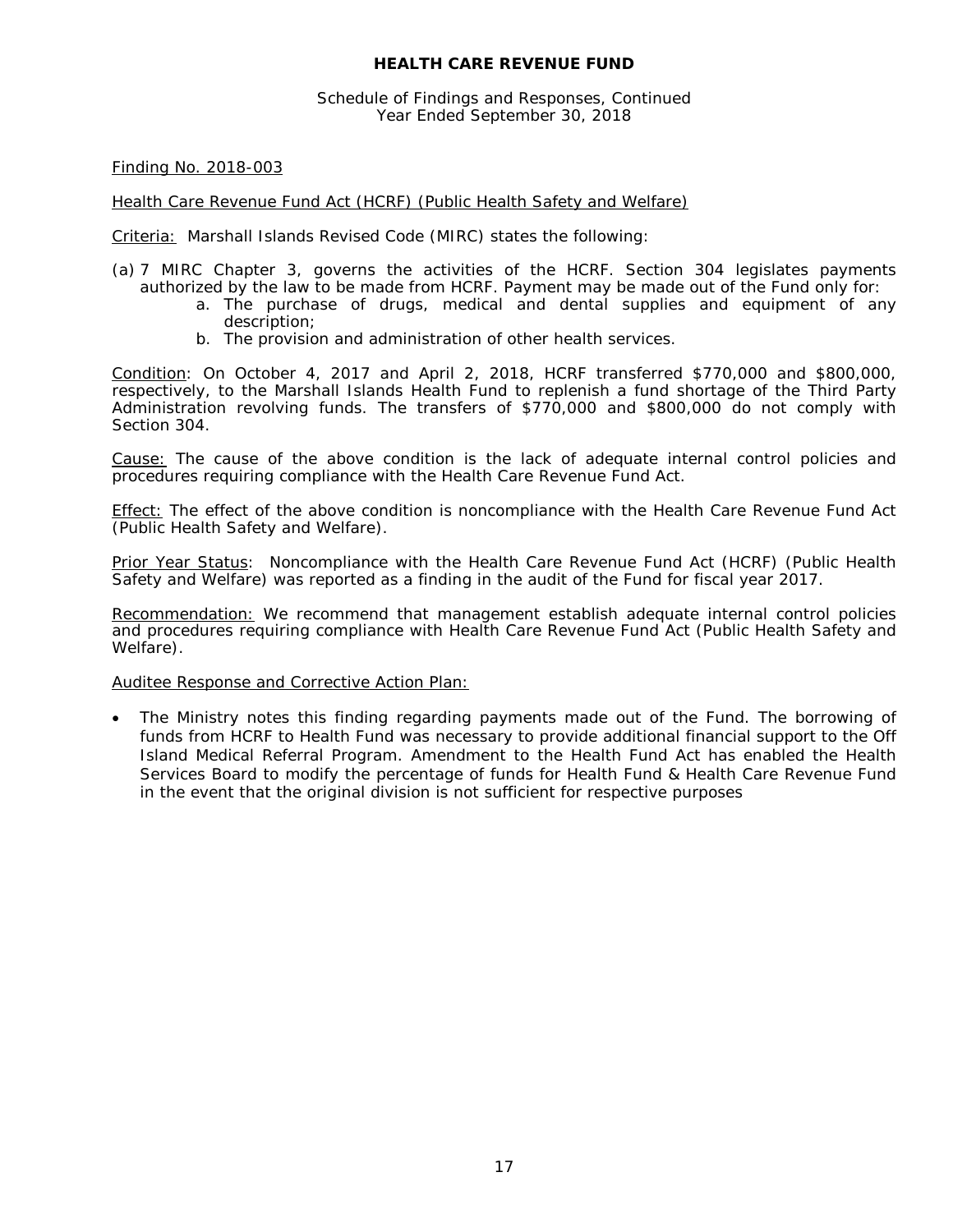Schedule of Findings and Responses, Continued Year Ended September 30, 2018

#### Finding No. 2018-004

#### **Prepayments**

Criteria: Adequate internal control policies and procedures should be established requiring that prepayments be regularly monitored and timely updated.

Condition: A subsidiary ledger for September 30, 2018 prepayments was not prepared, monitored and timely updated. Such resulted in audit adjustments.

Cause: The cause of the above condition is the lack of implementation of established policies and procedures requiring that prepayments be regularly monitored and timely updated. Specifically, there is a lack of communication between requesting departments and the accounting department to timely update prepayments for received items.

Effect: The above condition resulted in audit adjustments.

Recommendation: We recommend management establish adequate internal control policies and procedures requiring that prepayments be regularly monitored and timely updated.

#### Auditee Response and Corrective Action Plan:

• The Ministry notes this finding on preparation, monitoring, and timely updated of prepayments sub-ledgers. A revised Accounting SOP on the prepayment process has been implemented in May 2019 and is overseen by the SRF Senior Accountant, hired in April 2019. This will ensure that prepayments are monitored and updated in a timely manner.